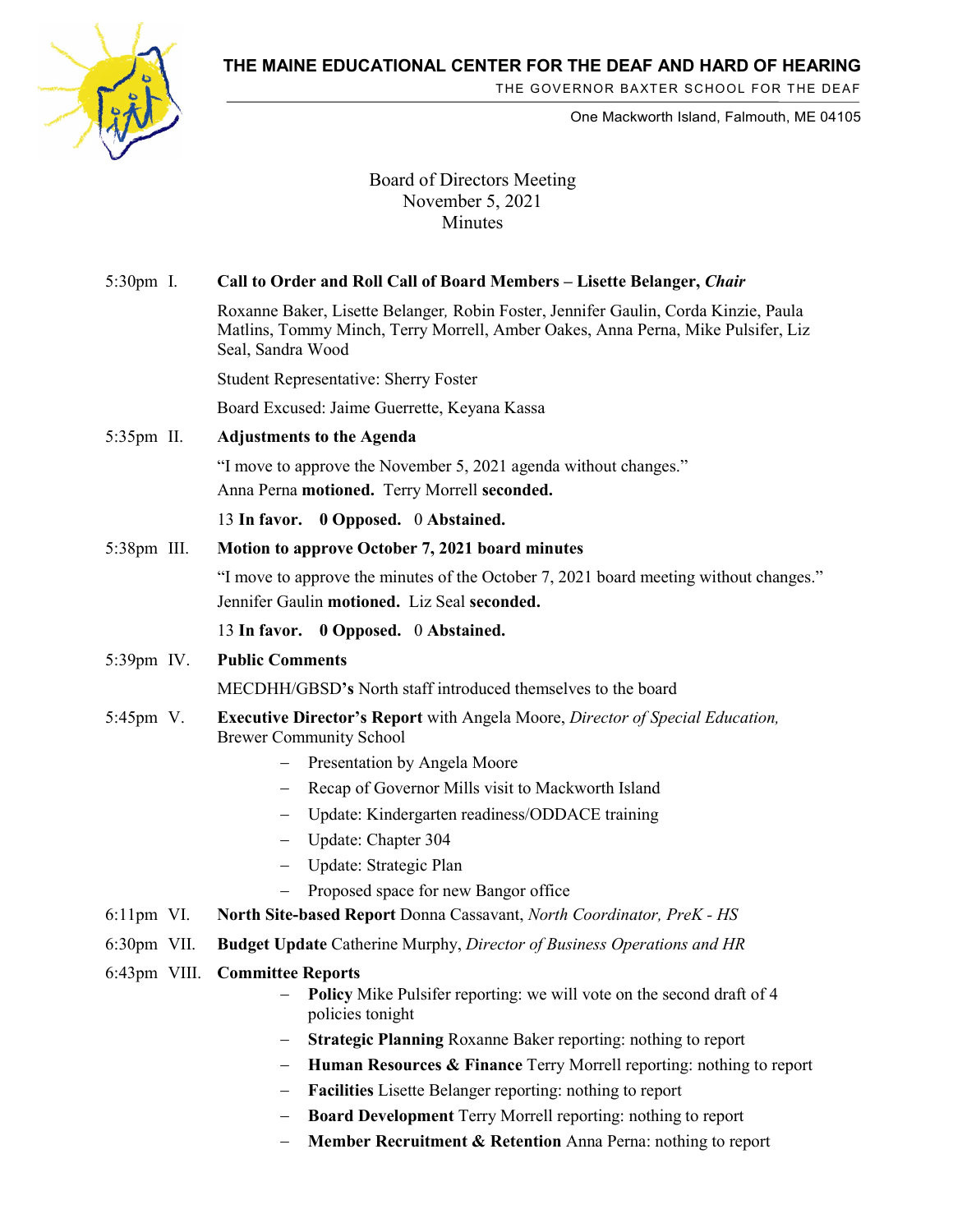

**THE MAINE EDUCATIONAL CENTER FOR THE DEAF AND HARD OF HEARING**

THE GOVERNOR BAXTER SCHOOL FOR THE DEAF

One Mackworth Island, Falmouth, ME 04105

Board of Directors Meeting November 5, 2021 **Minutes** 

- − **Legislative Action** Amber Oakes reporting: we met on October 26th to review Chapter 304 before the document was sent to the state. Minor revisions were recommended and approved by Karen and the committee.
- **Bylaws** Terry Morrell reporting: nothing to report

## **New Business**

## 6:50pm IX. **Rental Fees for the MECDHH/GBSD Cafeteria and Grounds**

After some discussion it was decided that the Facilities Committee would meet and submit a proposal for approval at a future board meeting.

#### **Old Business**

#### 6:58pm X. **Policies, 2nd Reading**

**JKAA** Use of Physical Restraint & Seclusion "I move to approve the second reading of policy **JKAA** Use of Physical Restraint & Seclusion without changes."

Jennifer Gaulin **motioned.** Tommy Minch **seconded.**

12 **In favor. Opposed. Abstained.** 

**JKAA-R** Procedures on Physical Restraint & Seclusion "I move to approve the second reading of policy **JKAA-R** Procedures on Physical Restraint & Seclusion without changes."

Jennifer Gaulin **motioned.** Roxanne **seconded.**

12 **In favor.** 0 **Opposed.** 0 **Abstained.**

**GBP** Earned Paid Leave "I move to approve the second reading of policy **GBP** Earned Paid Leave without changes."

Jennifer Gaulin **motioned.** Tommy Minch **seconded.**

12 **In favor.** 0 **Opposed.** 0 **Abstained.**

**GCG** Substitute Teachers

"I move to approve the second reading of policy **GCG** Substitute Teachers without changes."

Jennifer Gaulin **motioned.** Robin Foster **seconded.**

12 **In favor.** 0 **Opposed.** 0 **Abstained.**

7:05pm XI. **Acceptance of the resignation of Kaitlyn Millen,** *Director of Statewide Education & Family Services*

> "I move to accept the resignation of Kaitlyn Millen, *Director of Statewide Education & Family Services* effective December 2, 2021 without changes."

Jennifer Gaulin **motioned.** Robin Foster **seconded.**

11 **In favor. Opposed.** 1 **Abstained.**